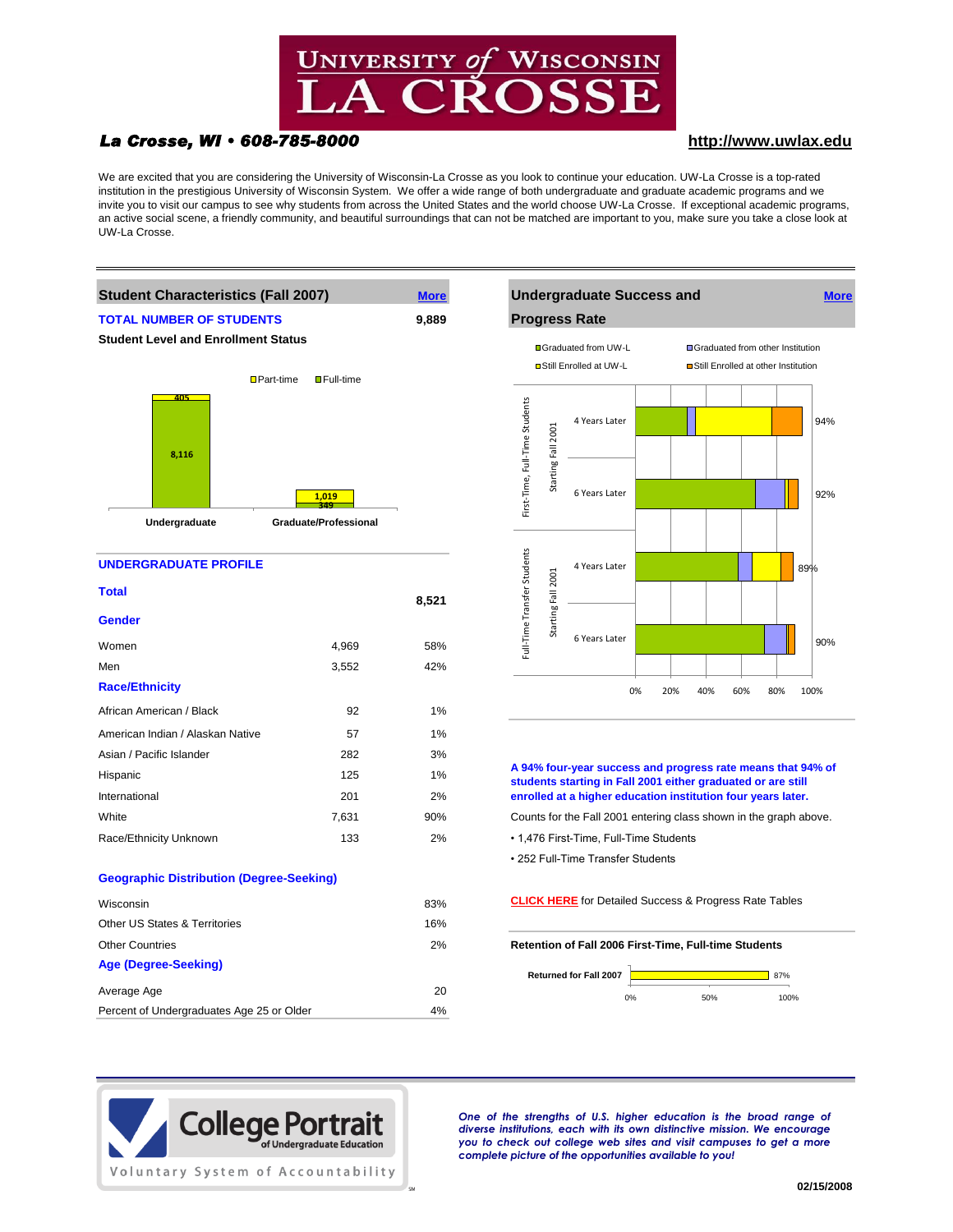## **Typical Undergraduate Costs per Year Without Financial Aid for Full-Time, In-State Students (2007-08)**



**[CLICK HERE](http://www.uwlax.edu/admissions/html/afford.htm)** [for typical out-of-state costs and any discipline-specific tuition](http://www.uwlax.edu/admissions/html/afford.htm)

**The cost to attend varies based on the individual circumstances of students and may be reduced through grants and scholarships.**



## **Financial Aid Awarded to Undergraduates (2006-07)**

### **Overall Financial Aid**

• 42% of 2006-07 full-time undergraduates received financial aid of some type including need-based loans, work study, and non need-based scholarships.

### **Annual Need-Based Scholarships & Grants**

• 37% of 2006-07 full-time undergraduates received need-based workstudy and/or loans (not including parent loans); the average loan for the year was \$3,725.

## **Percent of Fall 2006 First-Time Students Receiving Each Type of Financial Aid**



**Applied Admitted Enrolled**



## **Academic Preparation of New Freshman**

## **Test(s) Required for Admission: ACT or SAT Middle 50% of Test Score Range ACT SAT** Composite 23-26 Math 22-27 500-58 English 22-26 Critical Reading 500-600

50% of admitted students have test scores within the ranges listed, 25% have scores above, and 25% have scores below.

| Percent in top 25% of High School Graduating Class | 83% |
|----------------------------------------------------|-----|
| Percent in top 50% of High School Graduating Class | 97% |
| Average High School GPA (4-point scale)            |     |

|                                                                                                                                      | Degrees and Areas of Study         | <b>More</b> |  |
|--------------------------------------------------------------------------------------------------------------------------------------|------------------------------------|-------------|--|
| Annual Need-Based Scholarships & Grants                                                                                              |                                    |             |  |
| • 17% of 2006-07 full-time undergraduates received need-based grants<br>or scholarships; the average award for the year was \$4,617. | Degrees Awarded at UW-L in 2006-07 |             |  |
|                                                                                                                                      | Bachelor's                         | 1.552       |  |
|                                                                                                                                      | Master's                           | 567         |  |
| Annual Need-Based Loans                                                                                                              | Total                              | 2.119       |  |

### **Areas of Study with the Largest Number of Undergraduate Degrees Awarded in 2006-07**

| Business/marketing                      | 21%  |
|-----------------------------------------|------|
| Education                               | 16%  |
| Social sciences                         | 12%  |
| Biological/life sciences                | 11%  |
| Health professions and related sciences | 9%   |
| All other degree areas                  | 32%  |
|                                         | 100% |

NOTE: Student may receive aid from more than one source. **[CLICK HERE](http://www.uwlax.edu/admissions/html/programs.htm)** [for a list of undergraduate and graduate programs](http://www.uwlax.edu/admissions/html/programs.htm)

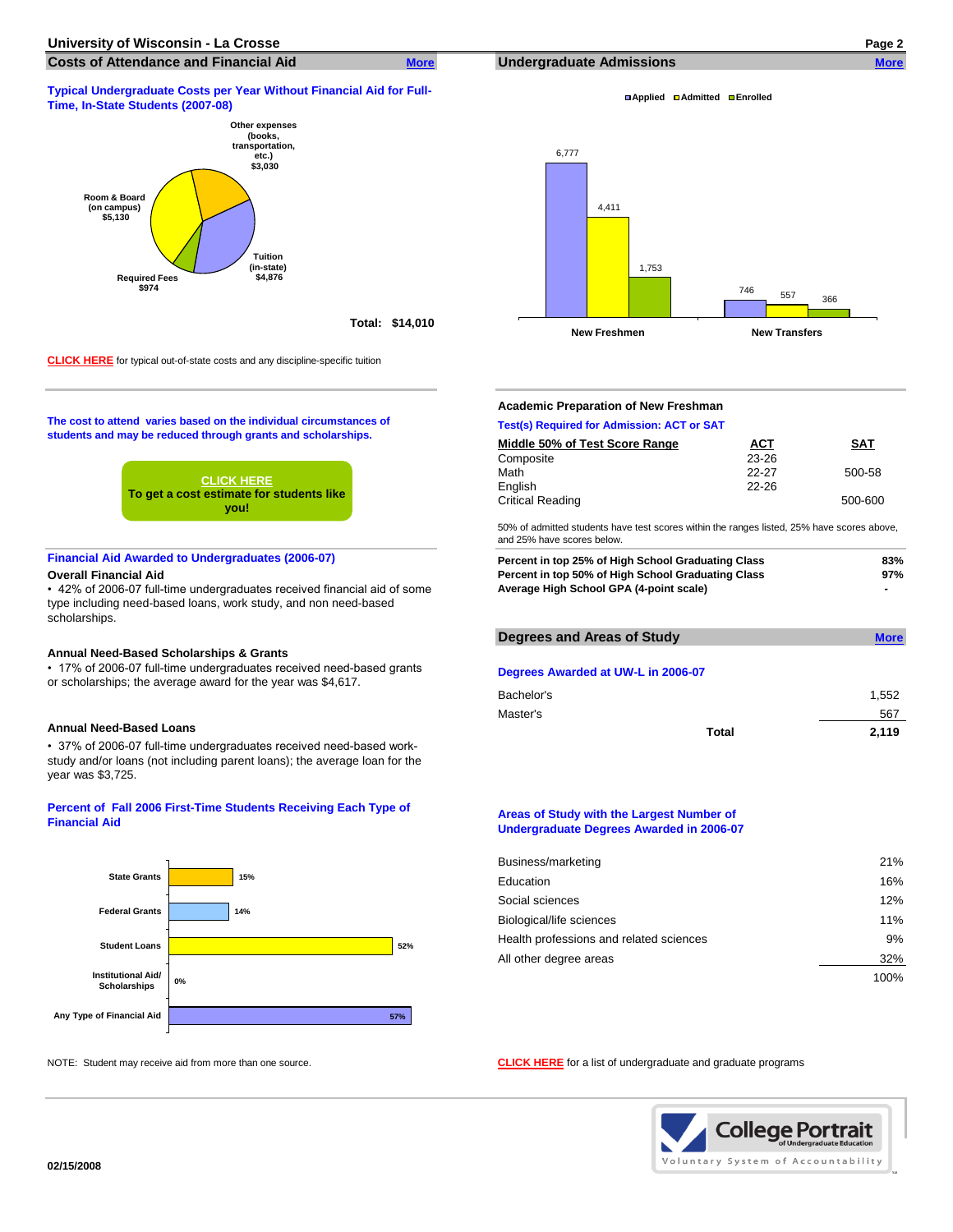## **The Eagles Community**

At the University of Wisconsin-La Crosse, you can surround yourself with academically talented students on a medium-sized campus and take advantage of opportunities usually found only at larger campuses. We can help you select a major, locate a tutor, conduct research, find an internship, prepare for your career or graduate study, plus so much more. You will not be bored at UW-La Crosse. A busy arts and athletics scene combined with over 160 student organizations and involvement opportunities will keep you active. In addition, the La Crosse area is unique with its recreational and outdoor opportunities, beautiful surroundings, and entertainment. After visiting campus, you will easily see why so many students call the UW-La Crosse community "home".



**[CLICK HERE](http://www.carnegiefoundation.org/classifications/index.asp?key=785)** [for more information on Carnegie Classifications.](http://www.carnegiefoundation.org/classifications/index.asp?key=785)

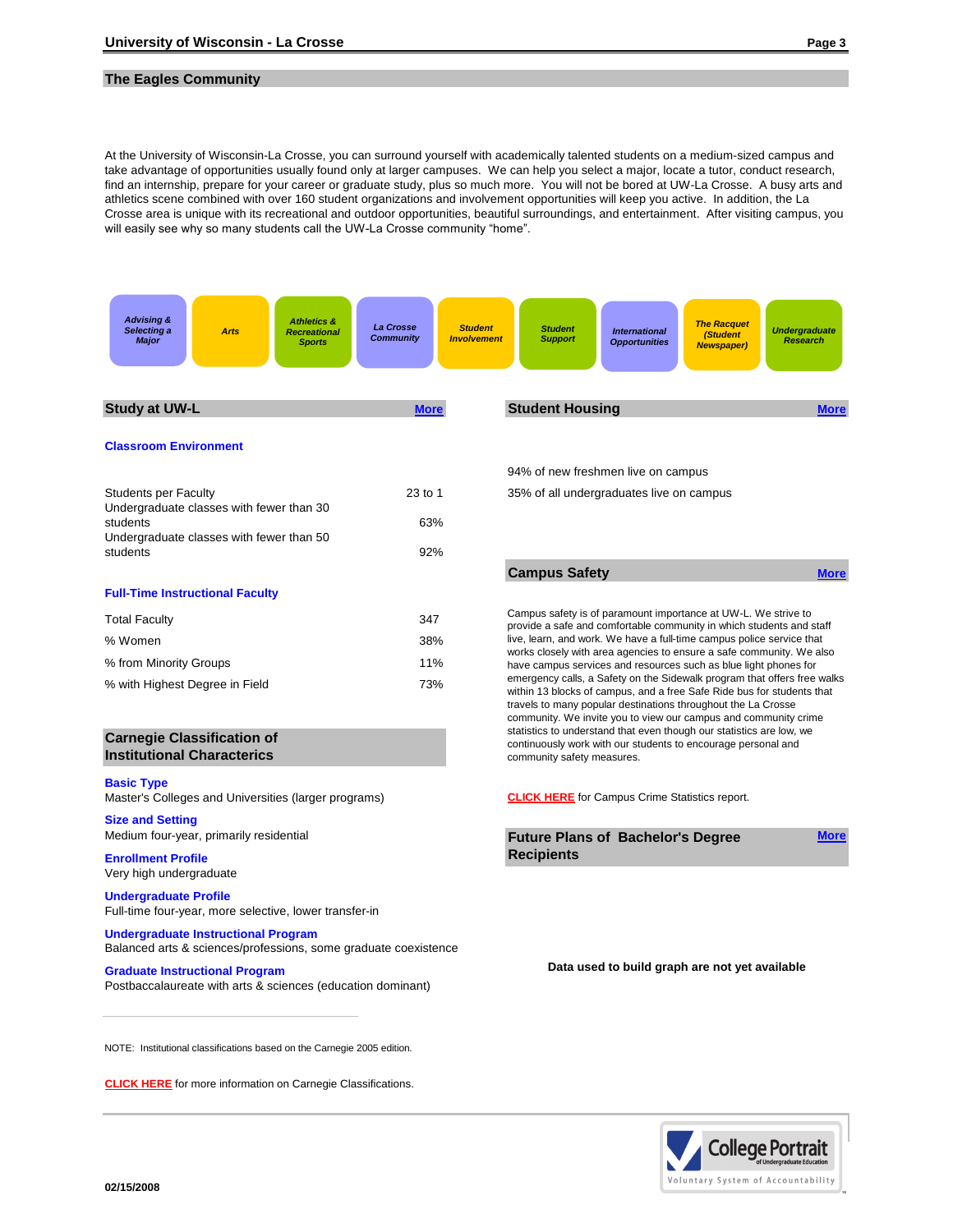## **Student Experiences and Perceptions**

**Students who are actively involved in their own learning and development are more likely to be successful in college. Colleges and universities offer students a wide variety of opportunities both inside and outside the classroom to become engaged with new ideas, people, and experiences. Institutions measure the effectiveness of these opportunities in a variety of ways to better understand what types of activities and programs students find the most helpful.**

**[CLICK HERE](http://www.uwlax.edu/provost/assessment/assess.htm) for examples of how UW-L evaluates the experiences of its students.**

**In addition, institutions participating in the VSA program measure student involvement on campus using one of four national surveys. Results from the one survey are reported for a common set of questions selected as part of VSA. Following are the selected results from the 2005-06 National Survey of Student Engagement (NSSE). The questions have been grouped together in categories that are known to contribute to student learning and development. The results reported below are based on the responses of seniors who participated in the survey.**

**[CLICK HERE](http://www.uwlax.edu/provost/assessment/nsse/nsse.htm) for information on survey administration, the survey sample, and the response rate. [CLICK HERE](http://nsse.iub.edu/html/annual_reports.cfm) for information on the NSSE survey.**

### **Group Learning Experiences Student Satisfaction**

- 98% percent of seniors worked with classmates on assignments outside of class.
- 
- 29% of seniors spent at least 6 hours per week participating in co-curricular activities such as student organizations and intramural sports

- 83% of seniors spent at least 6 hours per week preparing for class
- 23% of seniors worked on a research project with a faculty member
- 57% of seniors participated in an internship, practicum, or field experience
- 74% of seniors participated in community service or volunteer work
- 21% of seniors participated in study abroad
- 98% of seniors made at least one class presentation last year

### **Institutional Commitment to Student Learning and Success <b>Experiences with Diverse Groups of People and Ideas**

- 98% of seniors believe this institution provides support for student success
- 68% of seniors rated the quality of academic advising at this institution as good or excellent
- 72% of seniors reported that this institution provided help in coping with work, family and other nonacademic responsibilities
- 92% of seniors reported working harder than they thought they could to meet an instructor's standards or expectations

- 90% of seniors would attend this institution if they started over again
- 60% of seniors tutored or taught other students 93% of seniors rated their entire educational experience as good or excellent
	- 90% of seniors reported that other students were friendly or supportive

### **Active Learning Experiences Student Interaction with Campus Faculty and Staff**

- 51% of seniors believed that the campus staff were helpful, considerate, or flexible
- 86% of seniors believed that faculty are available, helpful, or sympathetic
- 98% of seniors reported that faculty members provided prompt feedback on their academic performance
- 70% of seniors discussed readings or ideas with faculty members outside of class

- 60% of seniors reported that they often tried to understand someone else's point of view
- 87% of seniors reported their experience at this institution contributed to their understanding people of other racial and ethnic backgrounds
- 34% of seniors often had serious conversations with students of a different race or ethnicity